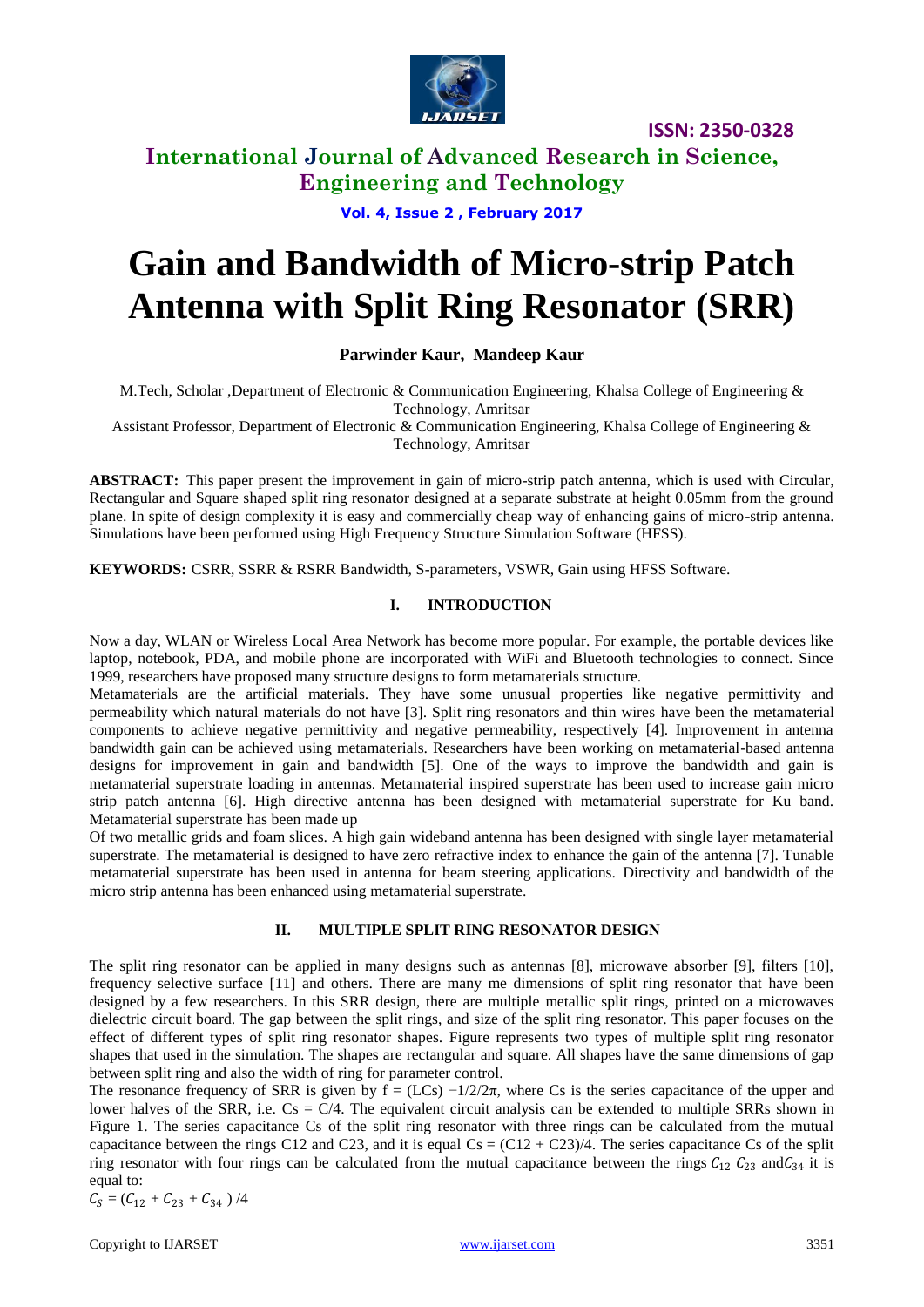

### **ISSN: 2350-0328**

# **International Journal of Advanced Research in Science, Engineering and Technology**

#### **Vol. 4, Issue 2 , February 2017**



Fig1: Equivalent electric circuit of split ring resonator shown respectively. L is the equivalent inductance of the ring.

#### **III. DESIGN AND SIMULATION**

In this paper we design patch antenna with circular, Rectangular and Square split ring resonator and it is compared without slot MPA on the ground plane using HFSS13. The construction of new type structure with split ring is very difficult task with desired LHM properties. In the light of various ring type known structure such as U shaped, S shaped, triangular split resonator, we decides to build a new LHM using circular split ring resonator geometry with various rings.

This simple without slot MPA design and it is compared with circular, Rectangular and Square split ring structure is designed and simulated on HFSS software in terms of S-parameters [12] leading to effective EM parameters.

#### **A. Basic Rectangular Patch Antenna**

The rectangular patch antenna is shown in figure 1.The length and width of the antenna is 17mm and 17mm respectively. The printed antenna is etched on ground substrate. A micro strip patch antenna is designed for the resonant frequency 9.39GHz. Simple rectangular patch antenna is fed by micro strip feed technique is shown in figure 2.









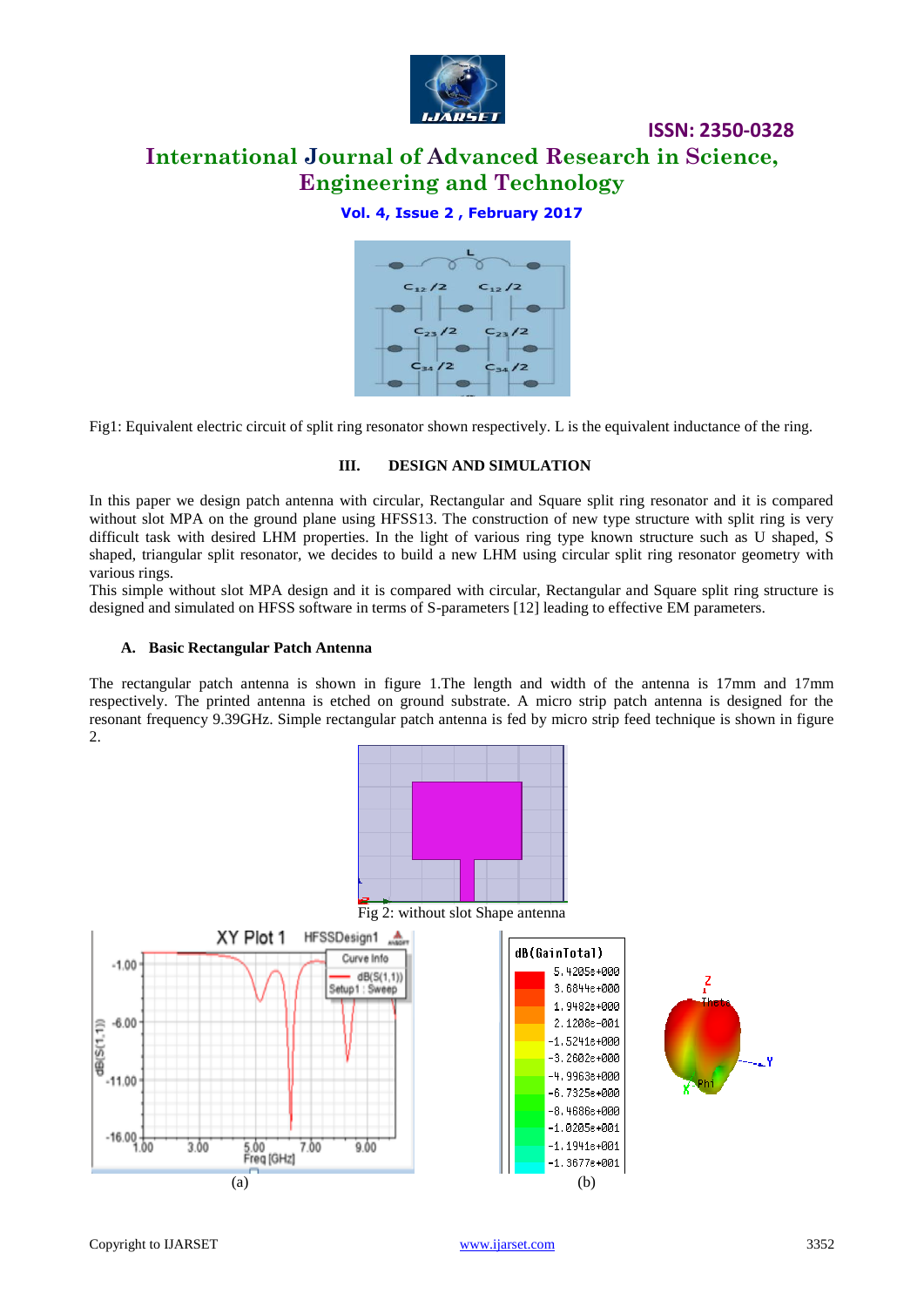

### **ISSN: 2350-0328 International Journal of Advanced Research in Science, Engineering and Technology**

**Vol. 4, Issue 2 , February 2017**

#### **B. Designing of Circular Split Ring Resonator using HFSS**

The design parameters of circular SRR are following:

R(Radius) =  $r_1$ 7.5,  $r_2$ 6,  $r_3$ 4.5,  $r_4$ ,3

S (separation between the ring)  $= 1$  mm

N (number of rings)  $=$  4

Ground position =  $(0 \times 0 \times -0.794)$ mm

In designing, the substrate is rogers RT/duroid 5880(tm). The relative permittivity and permeability of rogers RT/duroid 5880(tm) are 0.05 respectively and its loss tangent is 0.0027. The Square split ring resonator (HSRR) is shown in figure 2.



Fig3: Design of Circular SRR



The resonant frequency of Circular Split Ring Resonator is 9.39 GHz, return loss is -26dB and Gain is 6.8 dB.

.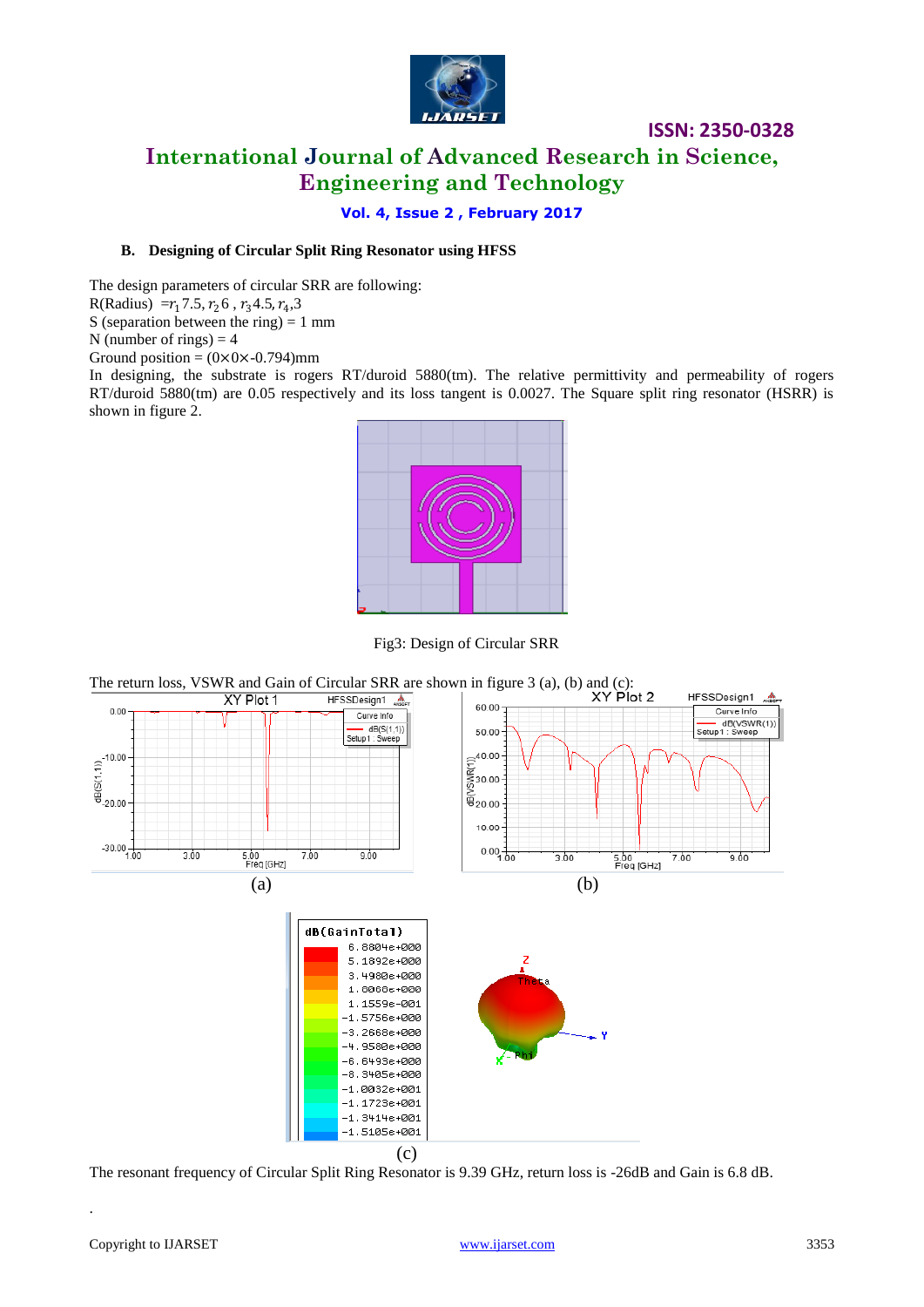

# **ISSN: 2350-0328 International Journal of Advanced Research in Science, Engineering and Technology**

**Vol. 4, Issue 2 , February 2017**

#### **C. Designing of Square Split Ring Resonator using HFSS**

The design parameters of Square SRR are following: L (length of the side)  $=$  3 mm W (width of the split ring)  $= 1$  mm S (separation between the ring)  $= 1$  mm N (number of rings)  $=$  4 Ground plane position =  $(0 \times 0 \times 0.794)$  mm

In designing, the substrate is rogers RT/duroid 5880(tm). The relative permittivity and permeability of rogers RT/duroid 5880(tm) are 0.05 respectively and its loss tangent is 0.0027. The Square split ring resonator (HSRR) is shown in figure 3.



Fig4: Design of Square SRR

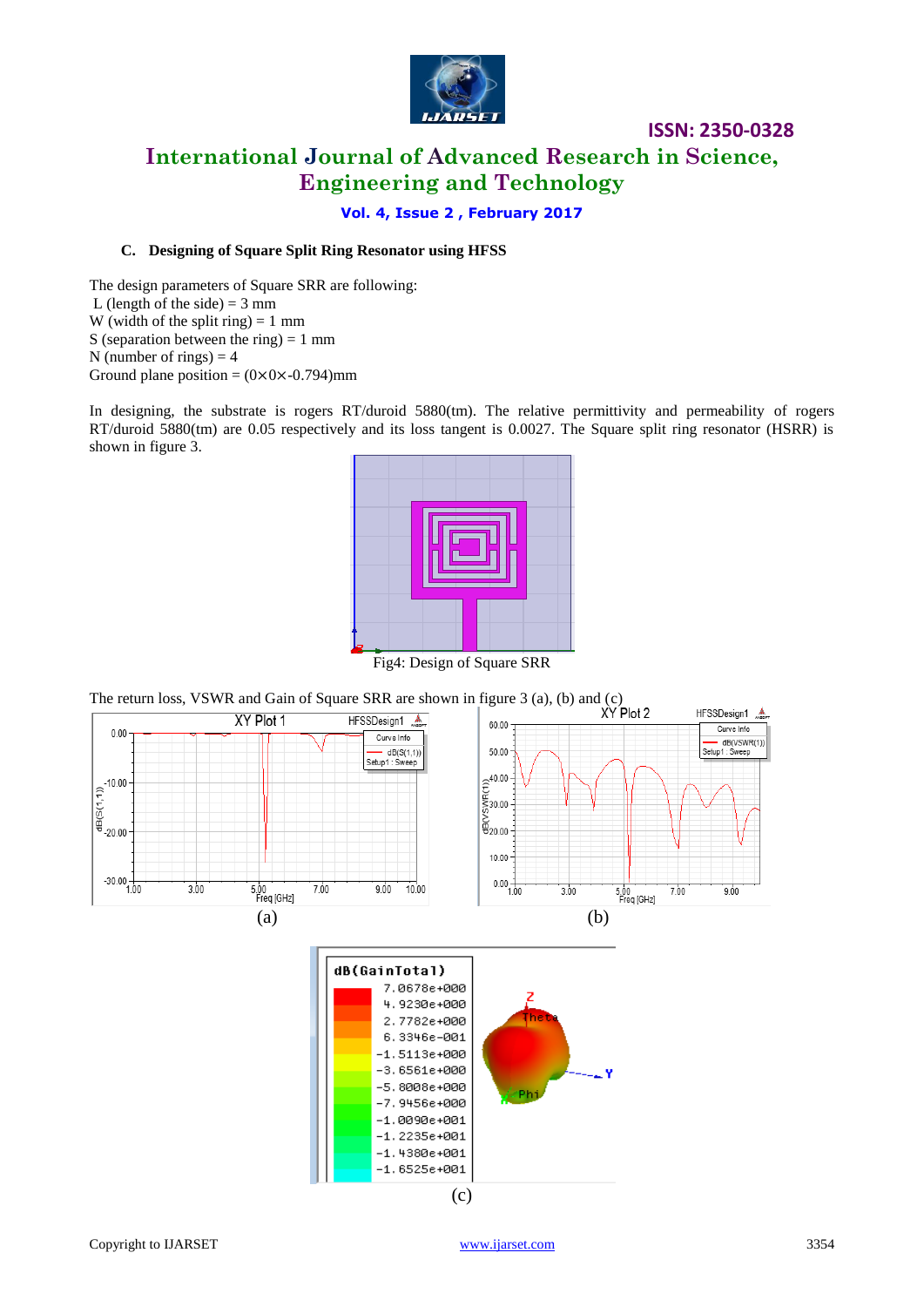

# **ISSN: 2350-0328 International Journal of Advanced Research in Science, Engineering and Technology**

#### **Vol. 4, Issue 2 , February 2017**

The resonant frequency of Square Split Ring Resonator is 9.39 GHz, return loss is -26dB and Gain is 7.0dB. **D. Designing of Rectangular Split Ring Resonator using HFSS**

The design parameters of Rectangular SRR are following: L (length of the side)  $= 3.5$  mm W (width of the side)  $= 3.5$  mm S (separation between the ring)  $= 1.5$  mm N (number of rings)  $=$  4 Ground position =  $(0 \times 0 \times -0.794)$  mm

In designing, the substrate is rogers RT/duroid 5880(tm). The relative permittivity and permeability of rogers RT/duroid 5880(tm) are 1.2 respectively and its loss tangent is 0.0027. The Square split ring resonator (HSRR) is shown in figure 4.



The return loss, VSWR and Gain of Square SRR are shown in figure 4(a), (b) and (c):